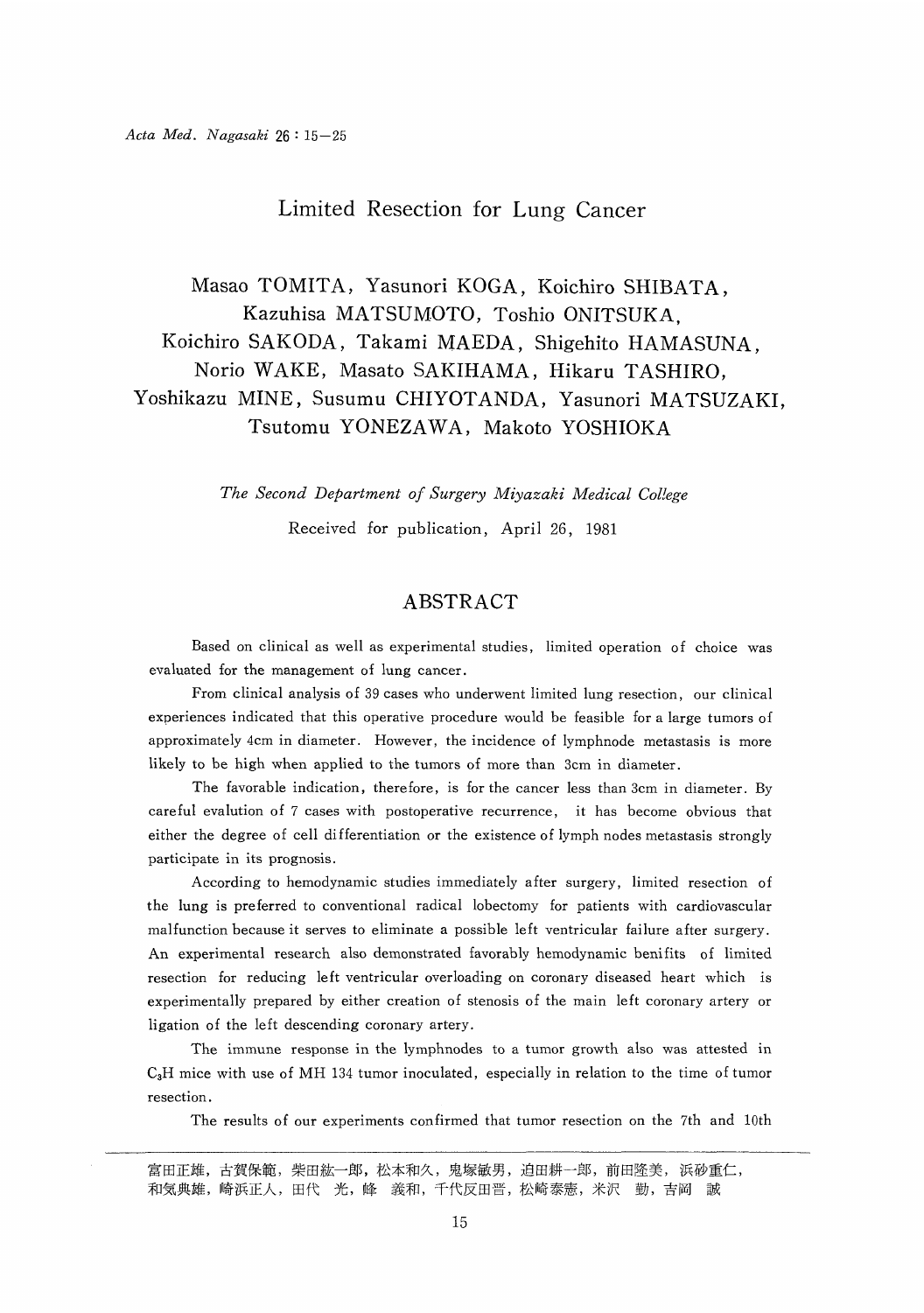#### M. TOMITA ET AL

day after inoculation of MH 134 tumor cells enabled the immune response in the lymph nodes to remain high when compared with those already inhibited on 17th day. It is of value to note that the immune response in the lymph nodes to PHA remains obviously unchanged by management of earlier tumor resection as compared to that of further delayed resection. Since limited resection is chosen in early cancer of less than 3cm in diameter, it undoubtedly has led to considerably strong immune response of the host without further compromising it. We therefore felt confident that a long term follow-up study after limited resection will afford a better appraisal of the value of this procedure.

## INTRODUCTION

Wide and complete resection has been generally recommended to achieve a better cure rate for patients with various cancers. On the contray, attention has been focused on the attempts at minimal pulmonary resection for the treatment of lung cancer to reserve the postoperative pulmonary function.

Especially even in patients with lung cancer, the degree of reserved pulmonary function after operation has obviously been implicated as one of the influential factors on its prognosis') and it has become highly important to evaluate a significance of limited operation as an operative procedures of choice $2^{(33)4}$ .

The aim of this study is to certify the advantages of limited operation concerning operative risk, especially in the elderly and the attitudes of the immune response in the lymph nodes.

### ANALYSIS OF CLINICAL MATERIAL

Thirty four patients who underwent limited resection of the lung for the treatment

of primary lung cancer were subjected to this study expect for 5 patients with metastatic tumor as shown in Table 1.

1) Age factors.

According to age distribution undergoing this operation, 5 patients were in their fifties, 15 were in their sixties and 19 were in their seventies. Of them, 5 cases had metastasis ; one in fifties and 4 in sixties. From age factors, limited resection is preferably employed in older patients more than 70 years of age.

2) The size of tumor resected

In 2 cases, the sizes of tumor in diameter were less than 2cm, in 24 cases less than 3cm and 13 cases less than 4cm

|                                          |                             | over 70 yrs    |                     |                                          |         | under 70 yrs |  |
|------------------------------------------|-----------------------------|----------------|---------------------|------------------------------------------|---------|--------------|--|
| primary<br>metastatic                    | 19<br>0                     |                | 15<br>5             |                                          |         |              |  |
|                                          | tumor size<br>2<br>3<br>4cm |                | 6<br>13             |                                          |         | 2<br>13<br>0 |  |
| histology<br>well<br>ad<br>mod<br>poor   |                             | 4<br>3<br>4    |                     | )metastatic<br>C<br>9 (1)<br>2(3)<br>(1) |         |              |  |
| вq                                       | well<br>poor                |                | 5<br>$\overline{c}$ |                                          |         | 3            |  |
| undif                                    | large<br>small              |                | $\mathbf{1}$        |                                          | ı       |              |  |
| stage<br>т                               | TINOMO<br>$T2N0M0$          |                | 6<br>4              |                                          | 11<br>2 |              |  |
| $T_1N_1M_0$<br>stage<br>$T_2N_1M_0$<br>π |                             | 2<br>5         |                     | 2<br>0                                   |         |              |  |
| T2N2M0<br>stage<br>ш                     |                             | $\overline{2}$ |                     | 0                                        |         |              |  |

Table 1 Cases undergoing limited resection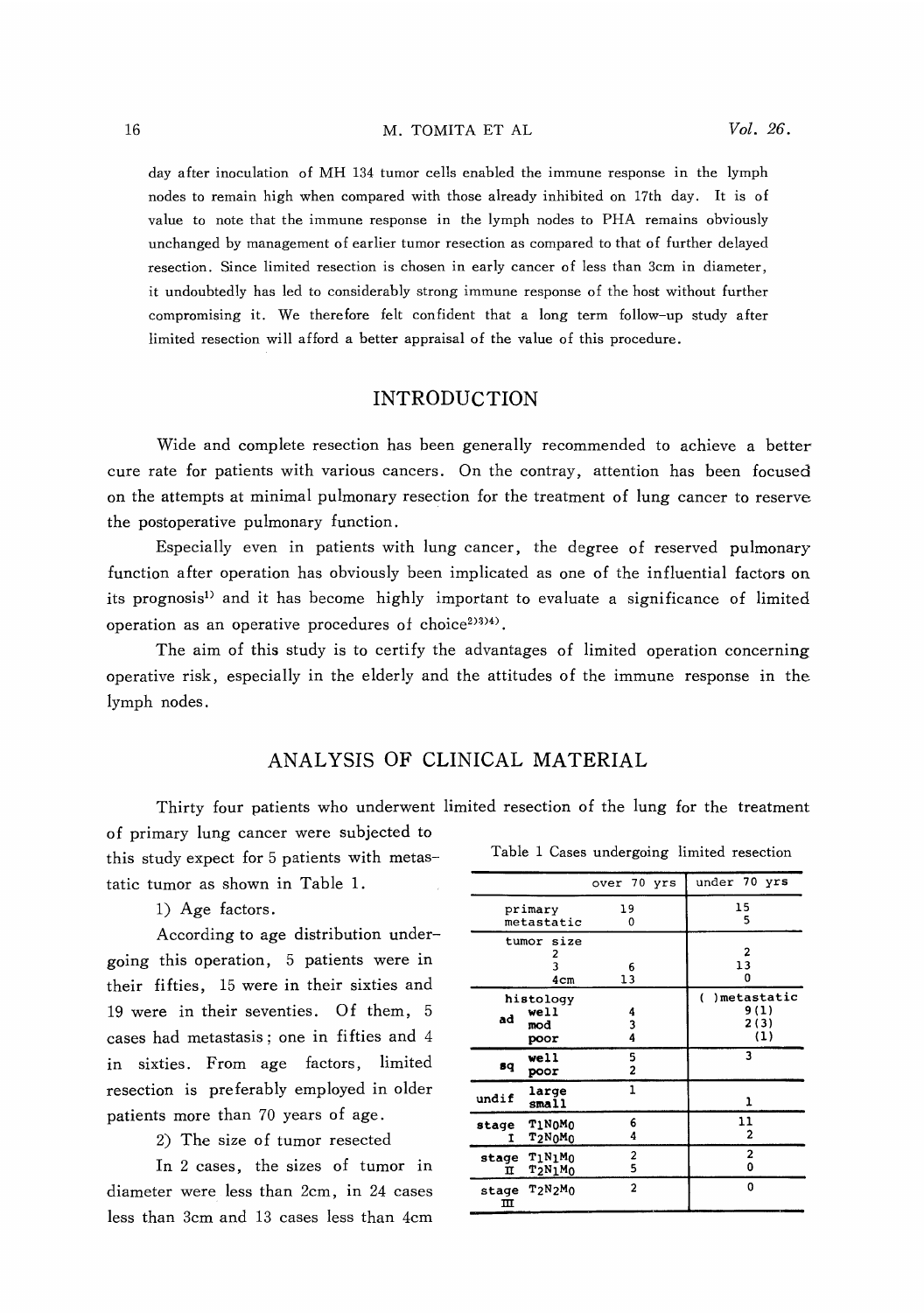respectively. Our experiences documented that limited resection enabled us to employ even in those whose tumor sizes in diameter were 4cm, extending its indication widely in the treatment of primary lung cancer.

3) Histological type of tumor resected

Among those who underwent limited lung resection, 22 cases were adenocarcinoma 10 cases squamous cell carcinoma and 2 cases undifferentiated carcinoma. The majority of patients undergoing limited resection showed adenocarcinoma, which most frequently located in the periphery of the lung unlike other histological types. It would seem wise to recommend that adenocarcinoma situated in the periphery of the lung was mostly suitable candidates for limited resection as an operative procedure of choice.

4) Clinical staging

1981

According to staging classification 23 cases were in stage  $\parallel$ , 9 cases in stage  $\parallel$ and 2 cases in stage  $\parallel$ .

Needless to say, the most favorable indication was in stage I cancer. With advancing age over 70 years of age, the less lowering score in either clinical stage or TNM classification is essential in the selection for surgical treatment. Following TNM classifi cation in older patients undergoing limited resection, one case was in  $T_1N_0M_0$ , 4 cases in  $T_2N_0M_0$ , 2 cases in  $T_1N_1M_0$  and 5 cases in  $T_2N_1M_0$ . Obviously even in the elderly it was noted that surgical resection for lung cancer was primarily adovocated for obtaining as good a cure rate as possible and it was aimed at minimizing functional loss after lung resection. The frequency of metastasis into the hilar and mediastinal lymph nodes was evaluated in relation to tumor size in diameter.

Four cases (21.1%) among 19 cases with tumor size of less than 3cm in diameter had hilar lymph node metastasis, whereas 7 cases (53.8%) among 13 cases with the tumor more than 3cm in diameter had metastasis in the hilum and the mediastinum as indicated in Fig 1. It is logical from this result to assume that the increase of tumor size as well as the



Fig 1 Relationship between the frequency of lymph node matastasis and Tumor size or the grade of cell dfferentiation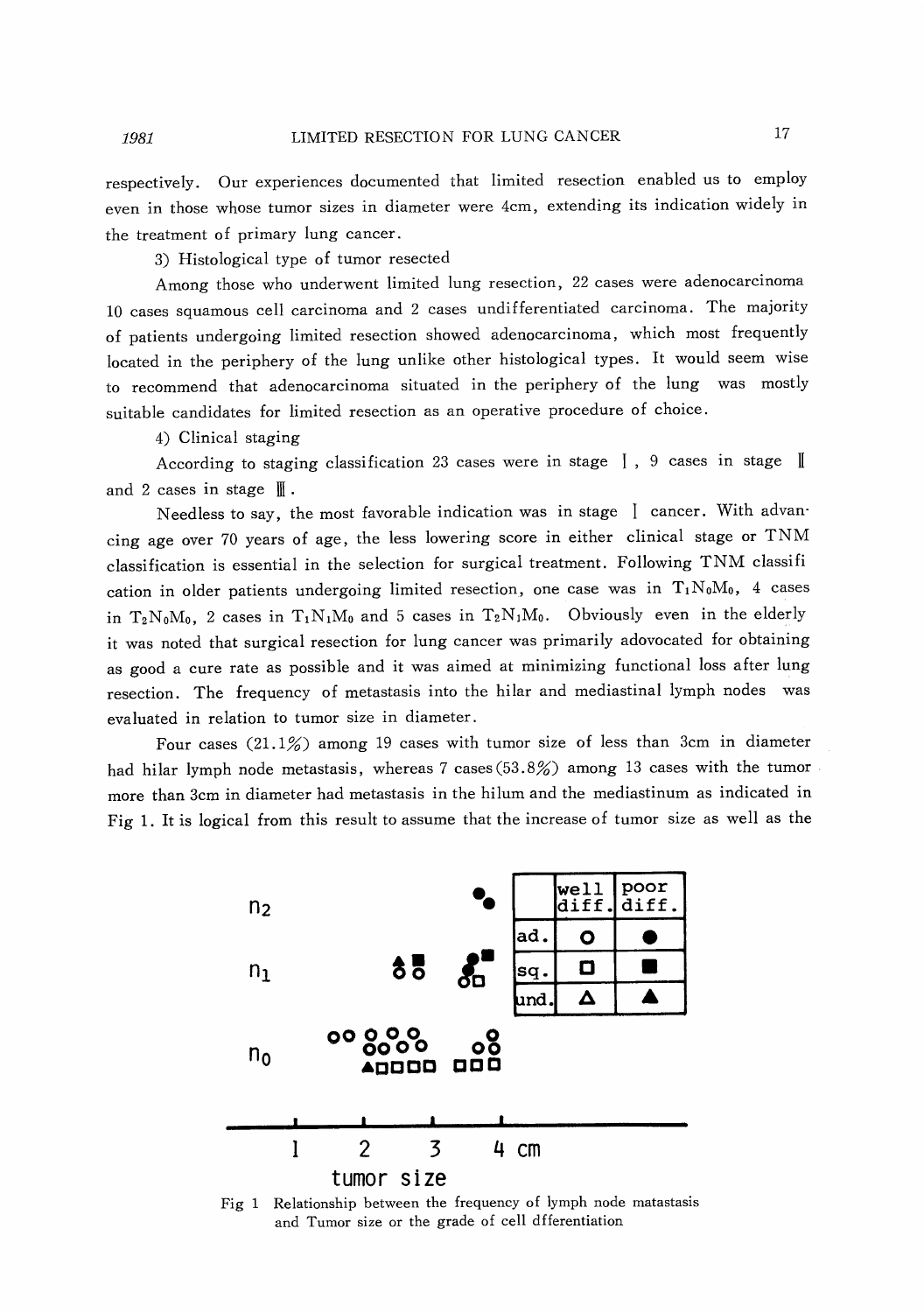#### M. TOMITA ET AL

advance of poorly degree of differentiation in histological findings undoubtedly contribute to a higher incidence of lymph node metastasis into the hilum and the mediastinum.

5) Prognosis

According to age distribution, two groups, age 69 and under, age 70 and over, the prognosis in those who underwent limited resection was carefully evaluated. Favorable results have been obtained even in the older patients, which included moderately advanced cases. Postoperative death in the elderly was encountered in 4 cases. It, however, was not inferior to that in the younger. In a follow-up study, it seems that a good cure rate can be expected in those who remained alive well more than 2 years after surgery even in older patients because recurrence tends to occur within at least 2 years after surgery as indicated in Fig 2.

6) Postoperative performance status

The postoperative performance status was expressed as indices of A : not needed rest, B: necessitating rest of less than  $50\%$ , C: rest of more than  $50\%$  and D: all day rest needed inevitably.

Twelve patients among those 19 cases who underwent limited resection were classified as A group (63.3%) as shown in Fig 3. The remaining 7 cases had B or C grades of rest. It, however, was not a need for ordinary life performance from the view point of cardiopulmonary function.

As compared to the results of those who underwent lobectomy, it appearently was different from the rate of rest-free patients which were classified as  $44\%$  in A,  $28\%$  in B, 20% in C and 8% in D respectively, whereas 63.3% in A, 31.5% in B and 5.3% in C respectively in those who underwent limited resection.

All but one who belonged to C category in older patients undergoing limited resection presented a satisfactory perfomance status.

The limited activity in usual life tended to mostly appear in two years or more after lobectomy but its tendency has not become manifest after limited resection, indicating it benefited from the ensuing cardiopulmonary dysfunction.

7) recurrence cases



### Prognosis after limited resection

Fig 2 Prognosis in 39 patients after limited resection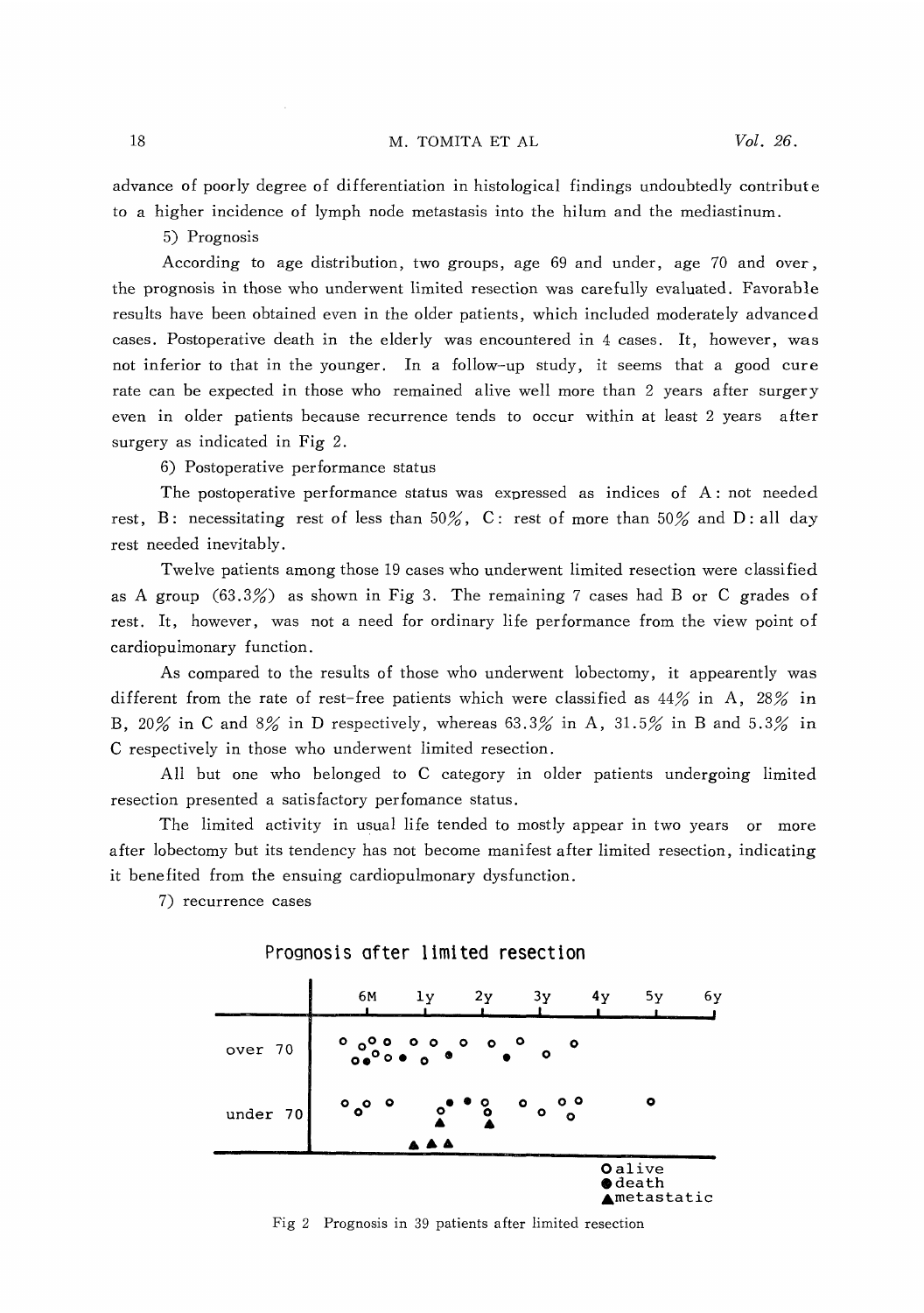

Fig 3 Clinical performance status after limited resection

 The patterns of recurrence after limited resection were analyzed in 7 cases with postoperative recurrence, in whom 4 cases were over 70 years of age and the remaining 3 cases were under 70 years of age. These clinical manifestations of recurrence consisted of local recurrence in one, pleural metastasis in one, mediastinal lymphnode metastasis in two and distant metastasis in three cases.

By the findings of chest roentgenogram, preoperative tumor shadows were definitively specialized in 4 cases as malignant patterns with irregular and polygonal shadows in shape as indicated in Fig 4. The connecting shadow with the hilum, otherwise, was revealed in 5 cases and the concomitant pleural thickened shadow associated with lung cancer was confirmed in one with postoperative malignant pleural effusion caused by direct cancer invasion into the pleura rather than metastasis on it.

These findings on chest roentgenogram were in concord with findings of far advanced lung cancer shadows. For many candidates undergoing limited resection, the

Preoperative finding of chest xp shadow in cases with postop-

| erative recurrence |       |         |               |                     | by Yoshimura       |                  |        |                |  |
|--------------------|-------|---------|---------------|---------------------|--------------------|------------------|--------|----------------|--|
| Tumorous           |       |         |               |                     | conglomerating     |                  | infilt |                |  |
|                    |       |         |               |                     |                    |                  |        |                |  |
|                    | round | mulbery | on<br>pleural | irreq.<br>polygonal | ۰<br>o<br>nodulary | qrand-<br>ularly | pure   | with<br>strand |  |
| Τı                 | 1/8   | 0/4     | 0/2           | 3/6                 | 1/1                |                  |        |                |  |
| T <sub>2</sub>     | 0/4   | 1/1     | 0/3           | 1/5                 |                    |                  |        |                |  |
| hilar connection   |       |         |               |                     |                    |                  |        |                |  |
| 4/7                |       |         |               |                     |                    |                  |        |                |  |

Fig 4 Preoperative finding of chest XD shadow in cases with postoparative recurrence by Yoshimura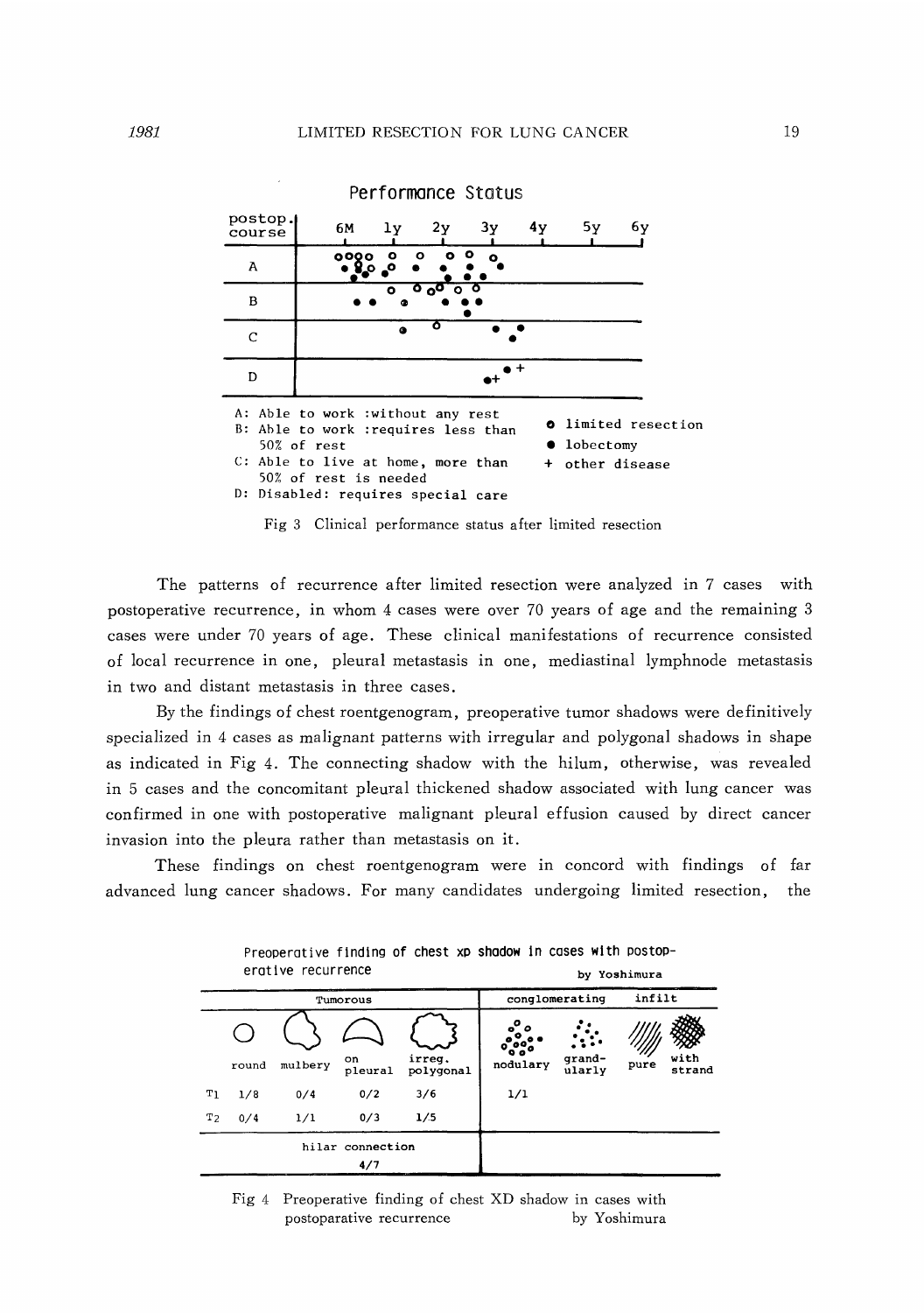authors conjectured that the roediological findings serve either to determine the operative indication or anticipate the resulting prognosis to some extent.

From our clinical experience with postoperative malignant pleural effusion, furthermore, pleurectomy as operative procedure of choice is recommended for the treatment of lung cancer located in the adjacent site to the pleura. It is of value to prevent postoperative malignant pleural effusion.

In the comparative study between the degree of advancing disease and the incidence of postoperative recurrence, there is no close relation with respect to the size of tumors, in which postoperative recurrence were encountered in 5 cases of  $T_1$  and 2 cases of  $T_2$ . All of them, however, had some of lymphynode metastasis, namely all but one with  $n_2$ were  $n_1$ . It is assumed that n-factor is more likely to contribute to its prognosis.

According to histological findings, recurrence was seen in 4 cases in adenocarcinoma, 2 cases in squamous cell carcinoma and 1 cases in undifferentiated carcinoma but all of them showed either moderately or poorly cell differetiation. The degree of histologically cell differentiation is also thought to be a key factor influencing its prognosis.

The indication of limited resection of the lung for the treatment of lung cancer is derived from these clinical experiences as follows 1) at least less than 4cm in diameer of tumor size 2) not detectable lymph node metastasis in the mediastinum except for the hilum of the lung 3) not visible cancer invasion extending on the surface of the lung 4) not noticeable severity of poorly cell differentiation.

### Reliability of limited resection with reference to postoperative pulmonary function.

As compared to the results of postoperative pulmonary function test followed by lobectomy in 15 consecutive cases, those in 12 cases undergoing limited resection were definitively fair. The values of  $\%$ CV/VC in patients with limited resection were significantly superior to those with conventional lobectomy although there were no remarkable differences between  $FVC_{10}$ , DLCO and  $RV/TLC$  respectively.

Performance status with the elapse of time following surgery was tested during a period of the subsequent 2 or 3 years. A need for rest in normal life had more frequently experienced in cases with lobectomy rather than with limited resection as presented in Fig 3.

 In the early stage within 3 days following surgery, the modality of hemodynamic changes was assessed in the elderly with the aid of Swan-Ganz catheter method. The low cardiac output failure occurred preferably in cases with lobectomy rather than with limited resection, accompanying increased pulmonary arterial pressure and its wedge pressure as shown in Fig 5.

From the view point of hemodynamics immediately after surgery, it seems worthwhile to document that limited resection is considered best suitable for operative management of choice, whenever it is indicated for the older patients.

The influence of cardiopulmonary function following pulmonary resection on ischemic heart was experimentally evaluated. This study was undertaken to certify some benefits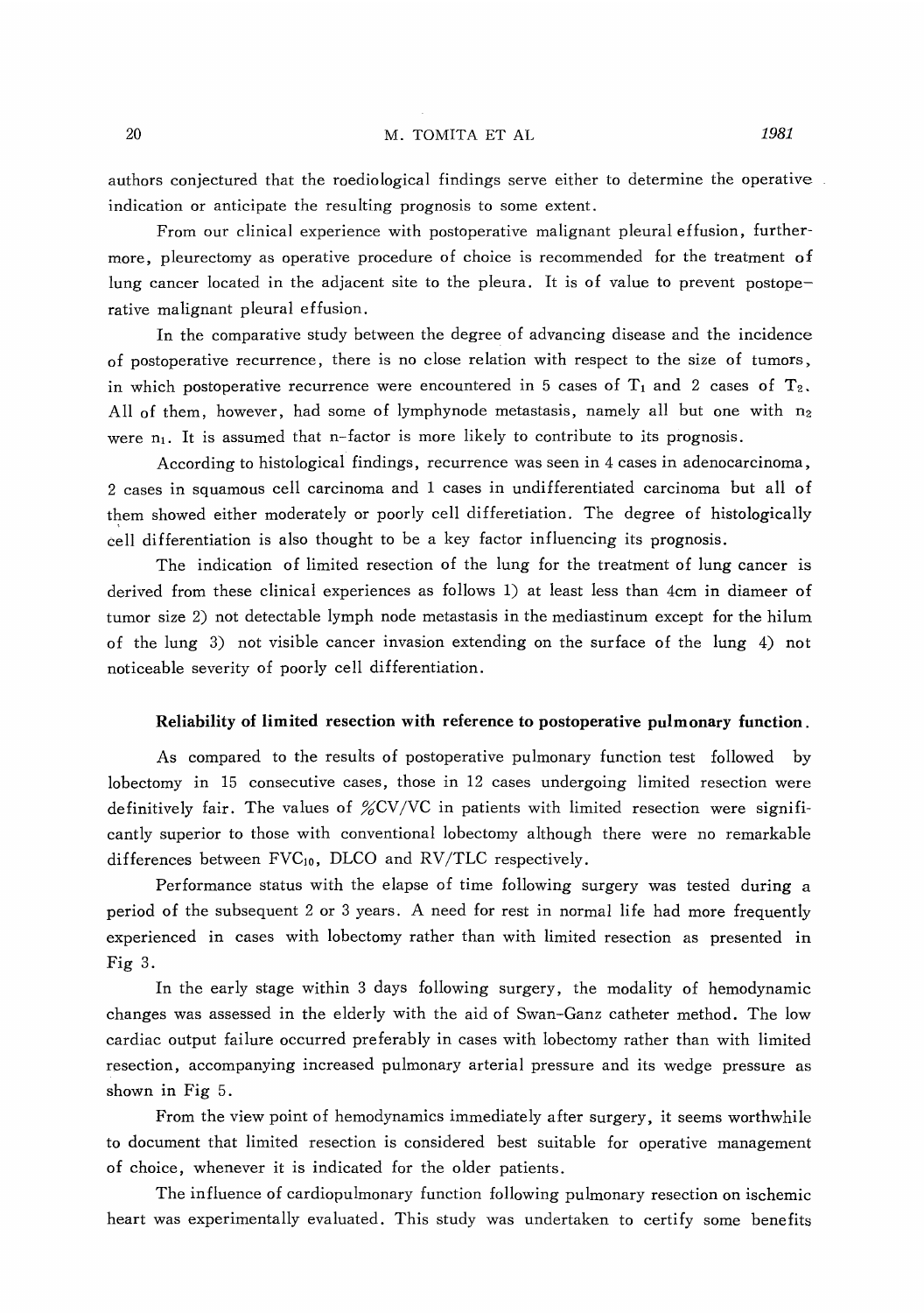

 $\odot$  limited resection for more than the age of 70 O lobectomy for less than 70

- [] respiratory support needed
- + death of pulmonary complication

CI: cardiac index PAP: pulmonary artery pressure PCW: pulmonary capillary pressure

Fig 5 Postoperative hemodynamic study



Fig 6 Hemodynamic changes implicated in operative methods of limited resection and lobectomy to experimentally coronary diseased heart

of limited resection for older patients in whom most of aged patients were more likely to suffer from various coronary diseases. The coronary diseased hearts experimentally estab lished were prepared by snearing methods of providing a 50% stenosis either on the descending coronary artery or on the left main coronary artery, adjusting distal flow to a 50% reduction by measurement with the use of electromagnetic flow meter. These dogs underwent either one or two lobe resection in right side respectively as compared to two different ranges of resected pulmonary tissue. The hemodynamic changes were evaluated 5 hours following operative procedures of lobectomy.

In coronary diseased dogs with a  $50\%$  stenosis of the left main coronary artery, the decreased left ventricular pressure, the elevated end-diastolic pressure, the low cardiac output, the raised pulmonary wedge pressure and the diminished stroke work were notably demonstrated as hemodynamically deteriorating findings when compared to noncoronary diseased dogs as indicated in Fig 6. It is concluded from this study that limited resection in older patients with coronary diseases of almost any variety contributes to reducing the operative risk when compared to lobectomy. It is of value to note that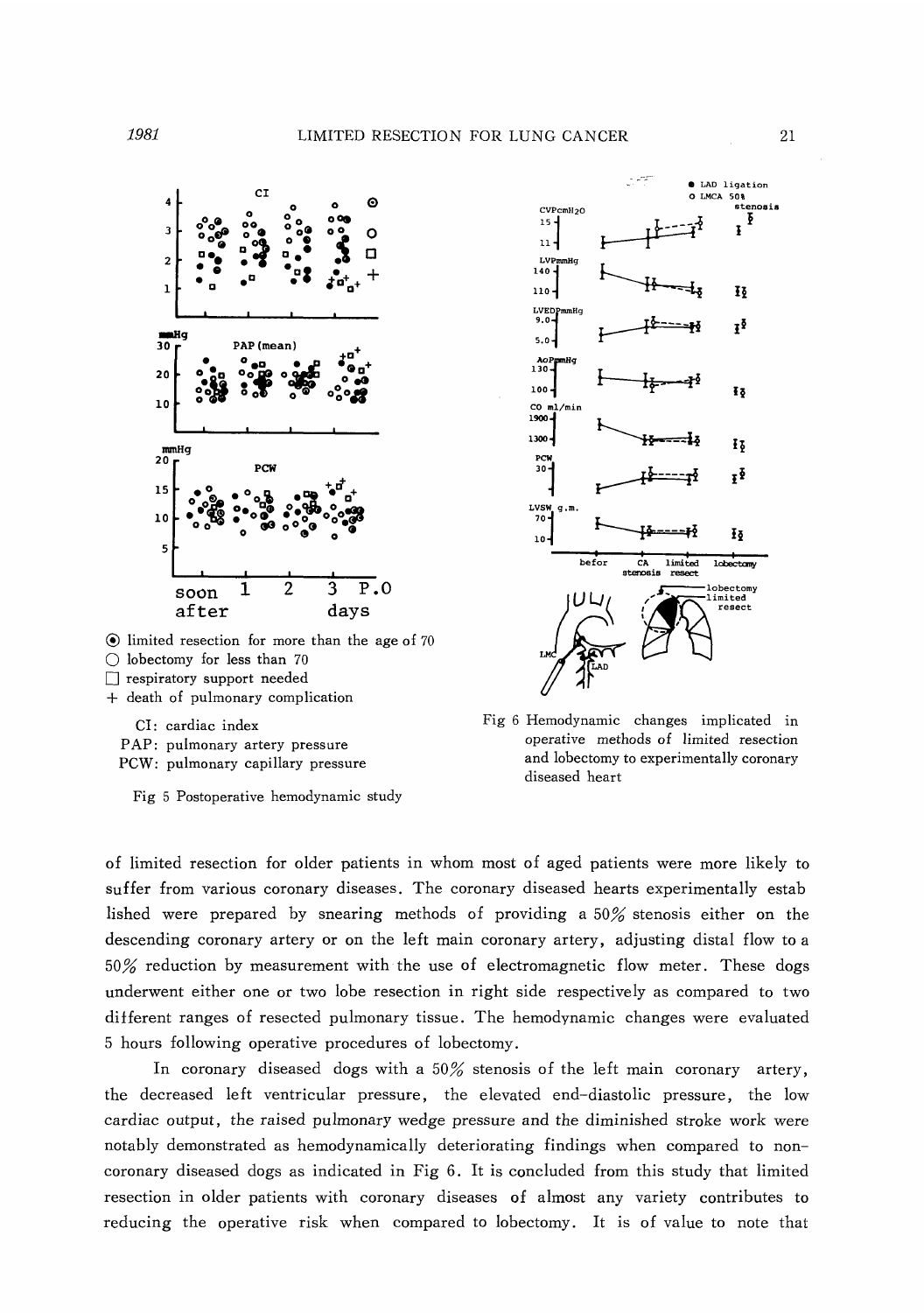limited resection hemodynamically affords a less operative risk rather than conventional lobectomy, especially in older patients.

# An assessment of the immune response of lymphynodes to tumor growth in relation to performing limited resection.

A great demand for lymph node dissection around the hilum of the lung in the performance of limited resection was clinically evaluated in the aspect of the immune response. It was needed in four cases with lymph node metastasis among 21 cases undergoing limited resection with lung cancer tumor less than 3cm in diameter. Whereas 11 cases were positive of mediastinal lymph node metastasis among 35 cases within 4cm of diameter as already shown in Fig 1. The mediastinal lymph node metastasis proximally beyond the pulmonary hilum occured in 2 cases (5.7%). Based on the results of clinical experiences the incidence of lymph node metastasis would remain low in those who undergoing limited resection.

Needless to say, the experimental results in regard to the immune response of lymph node were compatible with clinical analysis in studying the survival rate during a period of postoperative course. Response of lymph nodes to tumor growth against PHA was experimentally evaluated on 7th, 10th and 17th day after complete or incomplete tumor resection followed by inoculation of  $2 \times 10^5$  MH 134 tumor at the foodpads of C<sub>3</sub>H mice. The lymph node response was divided into three groups according to their location, namely ipsilaterally popleteal and inguinal lymph nodes  $(L_{y1})$ , ipsilaterally axillar lymphnodes  $(Ly_2)$  and contralaterally inguinal lymph nodes  $(Ly_1')$  respectively. The immune response in the lymph nodes  $(Ly_1, Ly_1)$  and  $Ly_2$ ) to PHA was extremely enhanced in moderately early stage after complete or incomplete tumor resection on day 7th or 10 followed by tumor cell inoculation, whereas it was definitively inhibited in the late stage of enhancing tumor growth on day 17 after inoculation as shown in Fig 7.

As conclusion, the data obtained in this study clearly indicate that the immune response in regional lymph nodes close to tumor location is highly enhanced in early stage of tumor growth but it becomes depressed gradually with time as the tumor grows. It also is suggesting that tumor resection as early as possible is beneficial in enhancing the immune response in lymph nodes. As the tumor size increases rapidly, the immune response in lymph nodes has become to be obviously inhibited. As a corollary to these results it is of note, furthermore, that the earlier surgical intervention is compatible with the immunologically suitable status in continuing the enhancing immune response in lymph nodes located even at the different various sites.

Since limited resection undoubtly tends to be employed in early stage of less than 3cm in tumor size, host resistance is also maintained immunologically without further compromising it by this operative procedure. It, furthermore, is essential to reduce the operative risk without a need for an extended mediastinal lymphynode dissection if it is so early.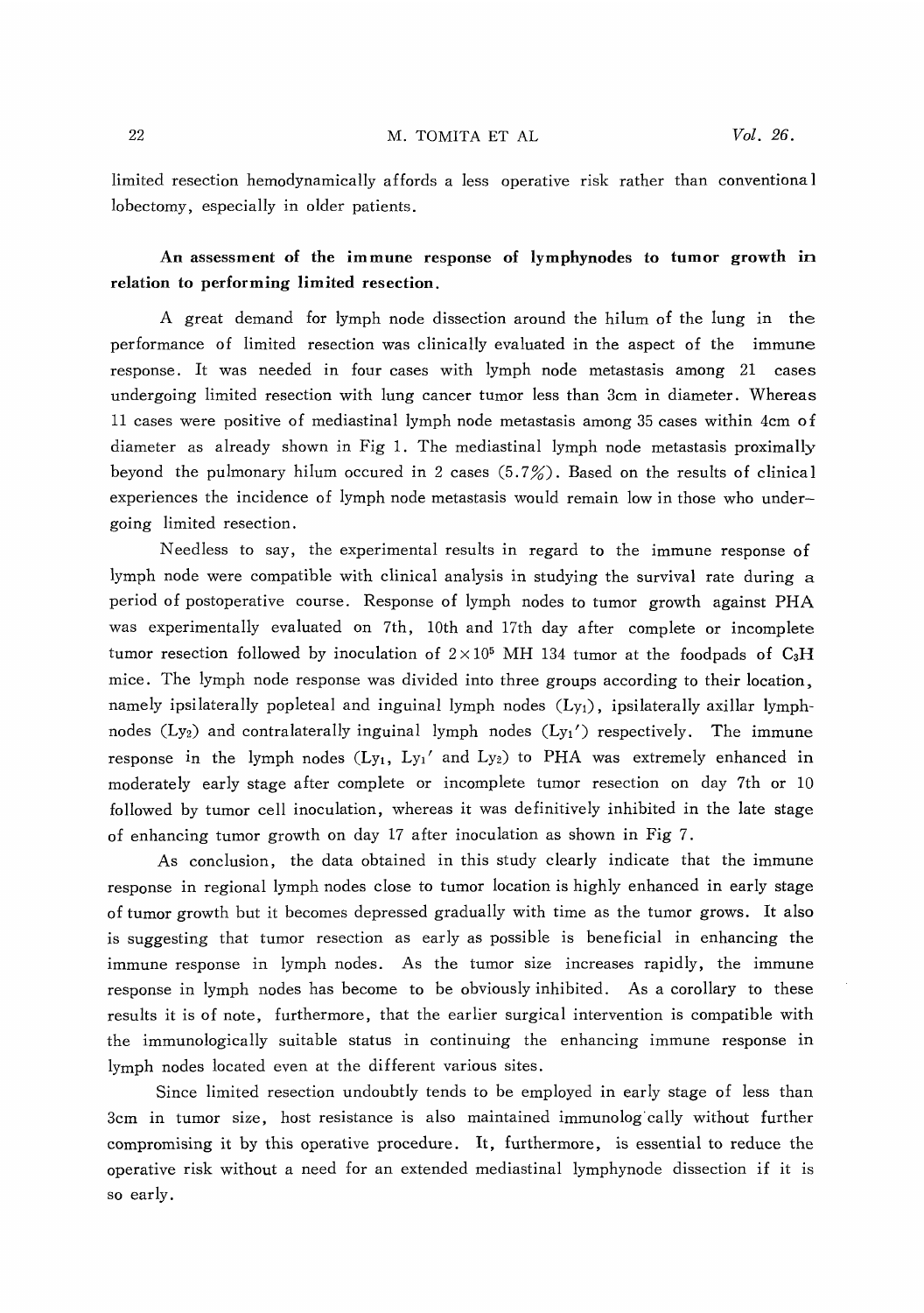





Fig 7 Immune response to regional  $(Ly_1)$  and distant  $(Ly_1, Ly_2)$  lymph nodes in relation to either the time of tumor resection or the method of complete or incomplete resection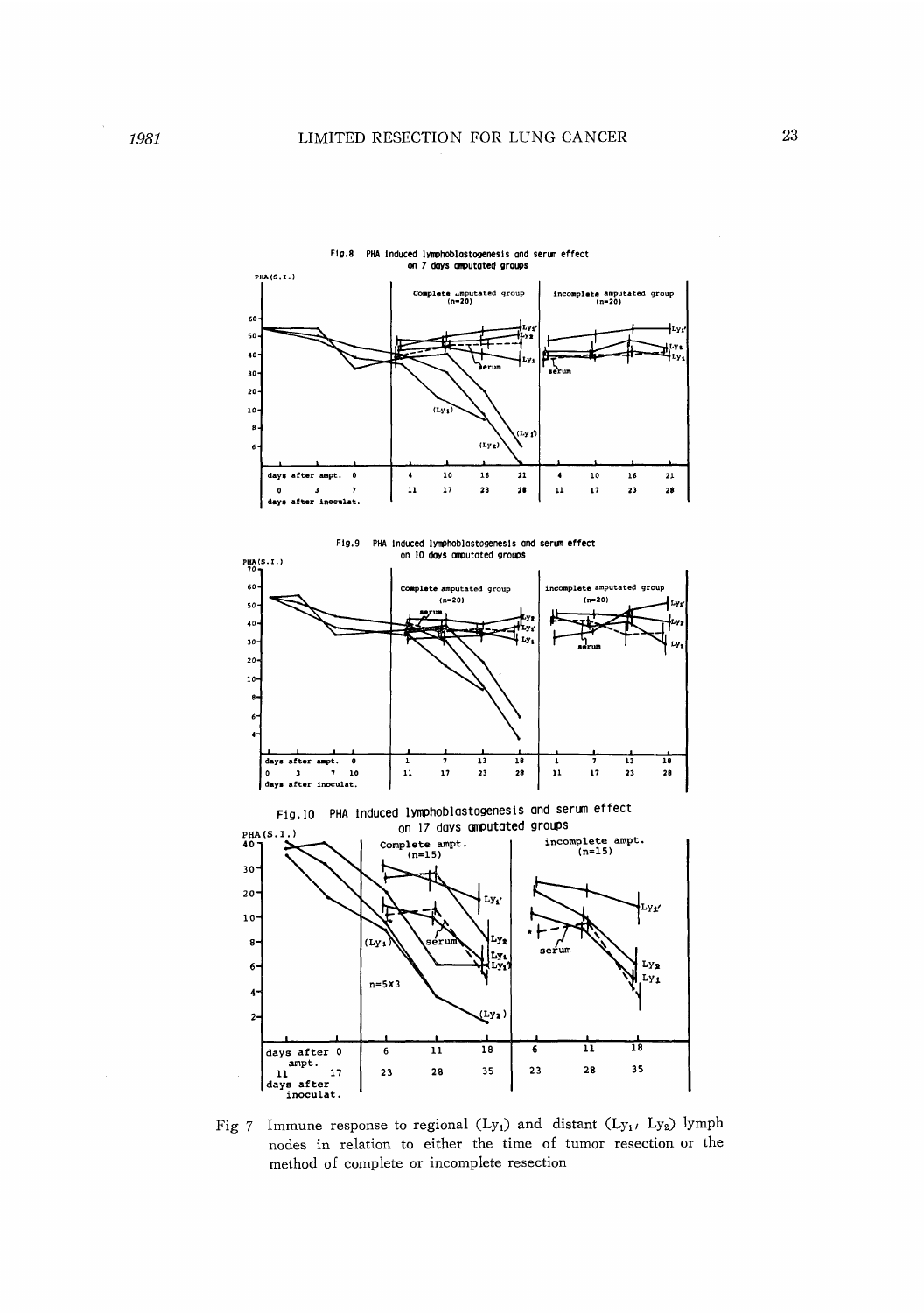## DISCUSSION

The most favorable results in the treatment of lung cancer have been obtained from an analysis in surgical intervention as compared to those in other treatments<sup>5)</sup>.

The continuing vigorous therapy during a long-term period of time provides a further prolonged survival in patients with surgical resection. It, therefore, seems resonabe to maintain a well-functioning life without any sustained cardiopulmonary dysfunction in the course of postoperation as long as possible. We feel confident that a minimun of pulmonary resection used for this purpose is necessary in avoidance of the subsequent respiratory failure to surgery $^{306}$ .

Our clinical experiences support the contention that limited resection in the management of treatment for lung cancer is of some benefits in selected patients for its application. The criteria indicate its use are fulfilled from this study with the mainly following condition, namely 1) tumor size less than 3cm in diameter 2) no mediastinal lymph node involvement. When this operative procedures were used in carefully selected patients, our clinical experiences indicated that the ensuing results either in the maintenance of an adequate cardiopulmonary function or in the prevention from recurrence are encouraging

Our data in this study also enabled us to conclude that the elective use of limited resection is beneficial in continuing the enhancement of immunological response. Little has been said on the subject of a relation of immunological competence to the modes of surgical procedures. As a rule, surgical stress leads to a somewhat depressed immunological response to the host during the early postoperative period. It, however, is of interest to note that surgical trauma of minimal pulmonary tissue resection intends to keep immuno logical response unchanged as compared to conventional lobectomy for the treatment of lung cancer.

 The role of limited resection in improving its prognosis has remained controversial as parts of a follow up study so far. Concern about limited resection has been raised regarding the appearance of recurrence with high incidence when compared to that after using a conventional operative method<sup>5</sup>). It is desirable to be substantiated by further clinical experiences. In older patients with lung cancer, great emphasis has been placed upon the reliability of limited resection of choice.

From the view point of experimentally hemodynamic studies, the operative technique of limited resection has a great advantage of permitting the surgeon to preclude left ventricular power failure immediately after operation and progress toward cor pulmonale in the course of long term postoperative period.

It also afforded as good a cure rate as did conventional lobectomy with a less operative risk even in older patients.

Furthermore, it;seems worthwhile to document from this study that limited resection of operative procedure of choice is aimed at enlarging its indication and enhancing immunological host response in patients with lung cancer.